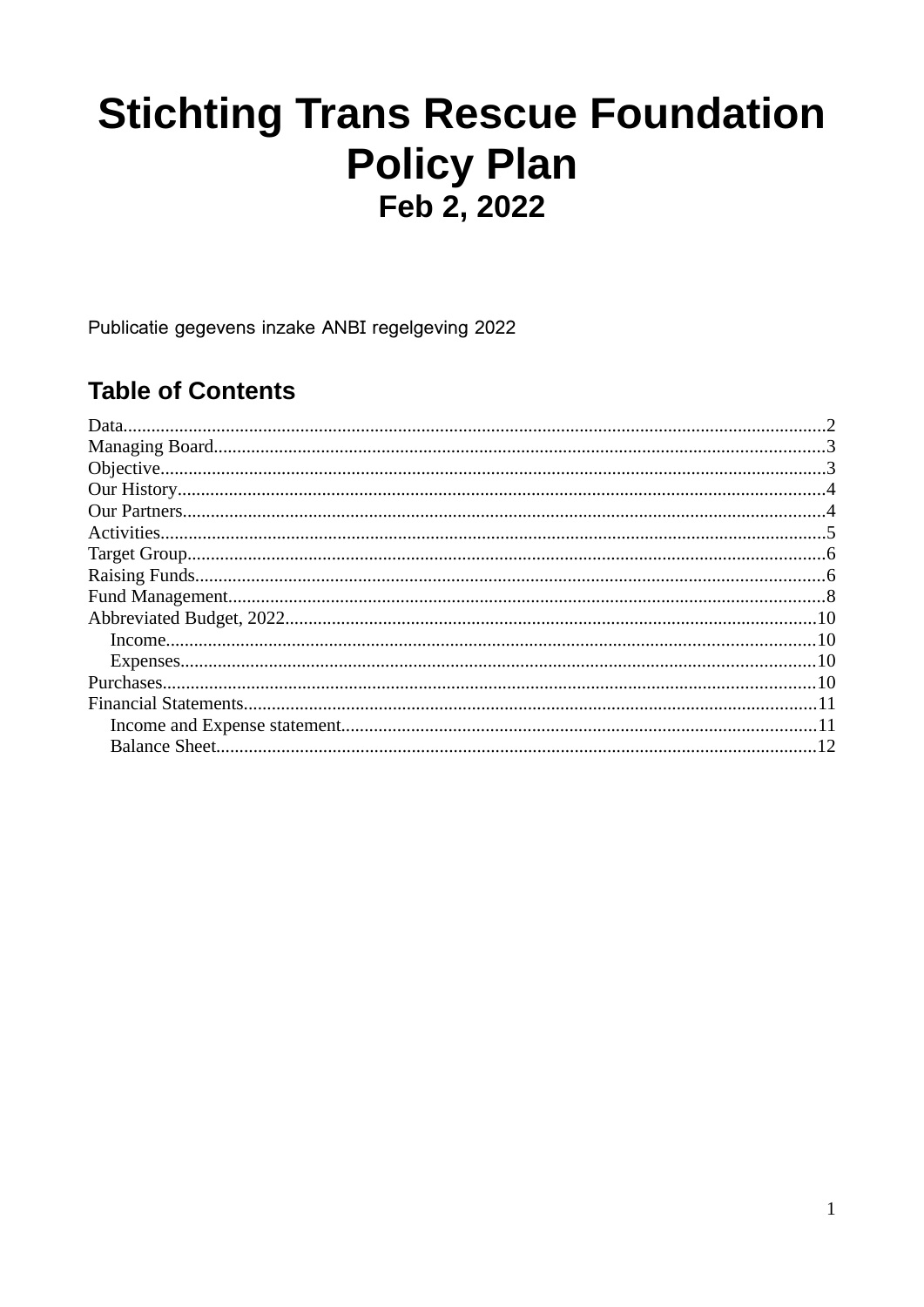# <span id="page-1-0"></span>**Data**

| Naam                                            | <b>Stichting Trans Rescue Foundation</b>                 |
|-------------------------------------------------|----------------------------------------------------------|
| <b>RSIN</b>                                     | 863372417                                                |
| KvK-nummer                                      | 84793252                                                 |
| Rechtsvorm                                      | Stichting                                                |
|                                                 | <b>Statutaire Naam Stichting Trans Rescue Foundation</b> |
| Statutaire zetel                                | <b>Gemeente Enschede</b>                                 |
| <b>Bezoekadres</b>                              | Schietbaanweg 103, 7521DA Enschede                       |
| Eerst inschriving 16-12-2021<br>handelsregister |                                                          |
| Datum akte van 15-12-2021<br>oprichting         |                                                          |
| Avtiviteiten                                    | SBI-code: 94996 - Overige ideële organisaties            |
|                                                 | Het wereldwijd helpen van transgender personen te        |
|                                                 | vluchten van plaatsen waar het gevaarlijk is om een      |
|                                                 | transgender te zijn.                                     |
| Contact phone                                   | $+(31)629252517$                                         |
| mailing address                                 | <b>Trans Rescue</b>                                      |
|                                                 | Schietbaanweg 103, 7521DA Enschede                       |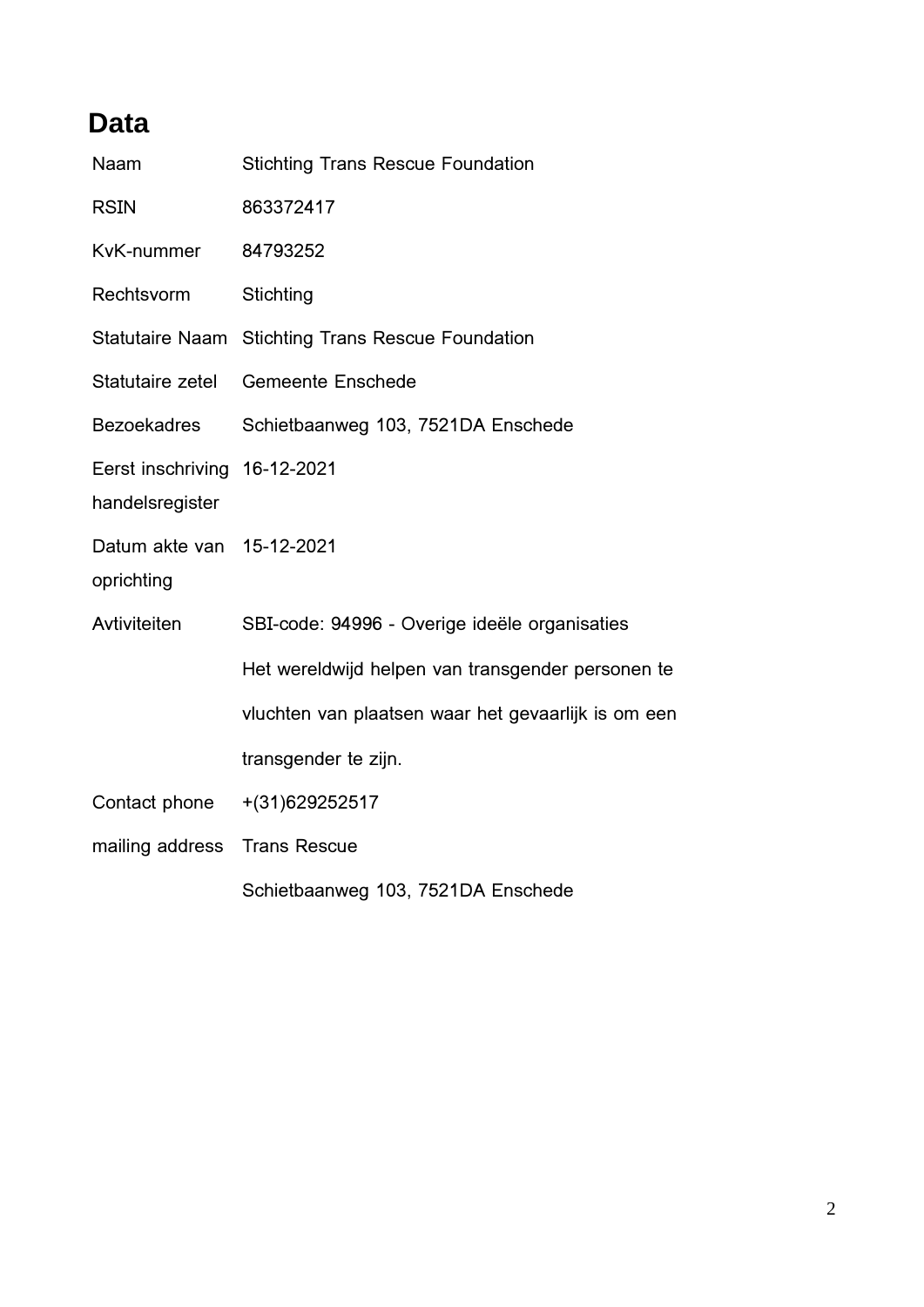# <span id="page-2-1"></span>**Managing Board**

Samah Abdulrahman Mohammed Balhamar, secretary

Geboortdatum 05-04-1996

Jennifer Willow List, treasurer

Geboortdatum 23-10-1970

Anne Ogborn, chair

Geboortdatum 15-01-1959

### <span id="page-2-0"></span>**Objective**

Stichting Trans Rescue Foundation is an independent organization that helps transgender people flee from places where it is dangerous to be transgender.

In 14 countries it is de jure illegal to be a transgender person. In most of those countries the penalty is death or long prison sentences. In many others, transgender people can be killed with impunity, and often with the support of the state. In well over half the countries in the world, being transgender is quite dangerous. All over the world, trans people are in danger from their own parents.

We move trans people to a situation of reasonable safety and quality of life. We don't just move people to traditional migrant destinations.

We do so legally. We don't put people on rubber rafts or forge travel documents. We comply with the spirit of the 1951 UN Declaration on refugees and migrants. We are not people smugglers.

We move trans people as safely as we can. We believe that helping support our passengers emotionally during the invariably traumatic event of relocation is critical to their physical safety. We attempt to keep our volunteers safe as well.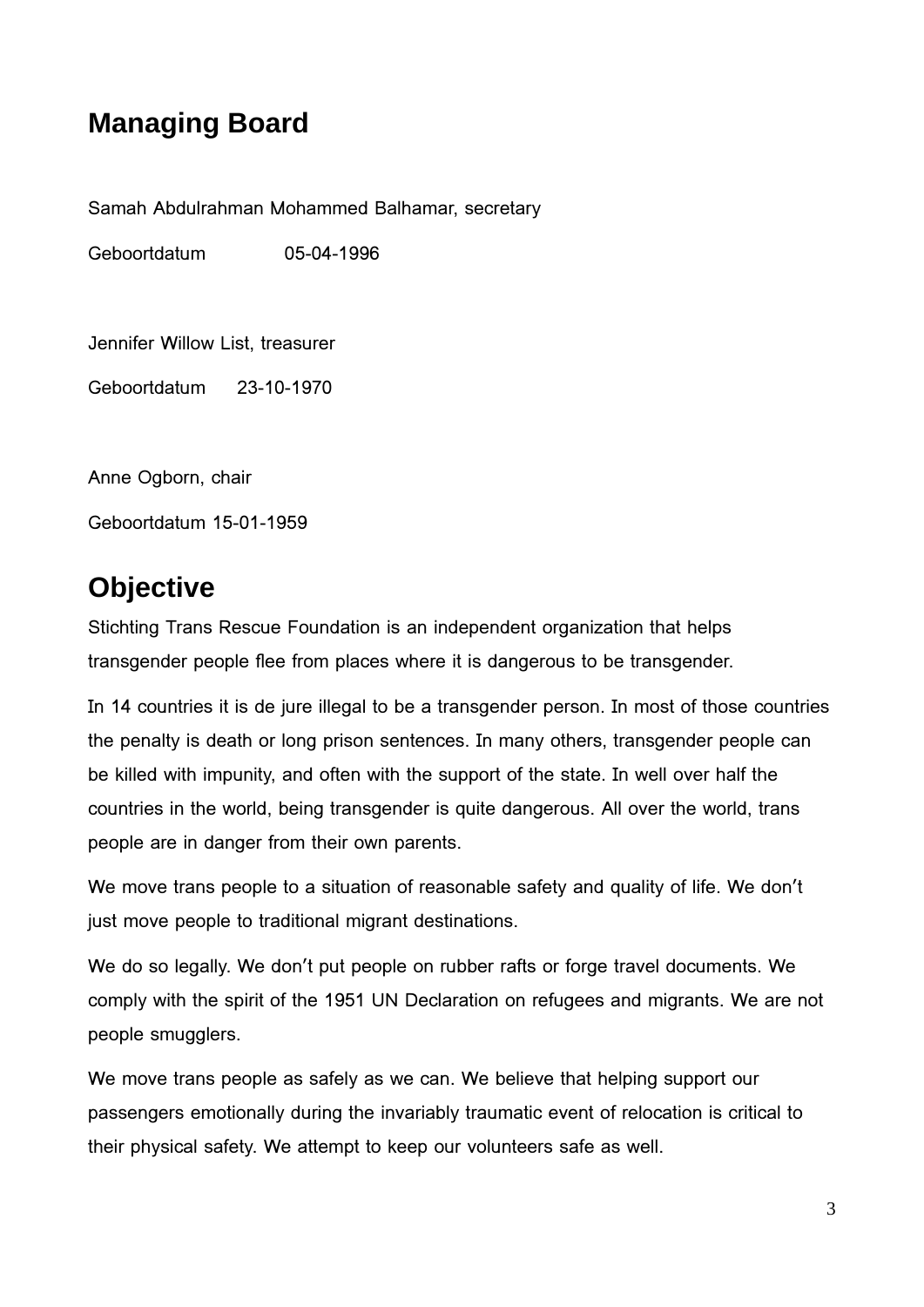We are trans lead. Our management board is composed entirely of trans people.

We never ask for money or work from the people we're moving. Any of our travellers are free to leave the program at any time. Financial abilityis not a criteria in whether we help someone flee.

Our output is transgender people who's lives have been saved.

Our outcome, besides the lives directly saved, is to raise awareness of the ongoing transgender genocide. Our work raises global awareness of discrimination against transgender people and provides an alternative narrative to the hateful portrayals of trans people as predators.

### <span id="page-3-1"></span>**Our History**

Trans Rescue is the reorganization of TransEmigrate. TransEmigrate was started in 2020 by Misty Hill, with a similar mission to Trans Rescue – to get trans people out of danger.

TransEmigrate never formally incorporated, and operated as a loose collection of activists.

Helping trans people flee is a serious business, and a more formal organizational structure was needed. It's also an expensive business, and TransEmigrate was funded from GoFundMe's and out of it's volunteer's pockets.

TransEmigrate was, in some sense, a successful experiment. It helped about a dozen people find new lives in safe places, and taught the participants the techniques we will use as Trans Rescue.

In late December 2021 the current board formed Trans Rescue with the intention of creating a stronger organization capable of helping more people escape.

#### <span id="page-3-0"></span>**Our Partners**

Trans Rescue works with partner organizations in the US, UK, Kenya, Turkey, the Netherlands, and Indonesia.

We work with organizations supporting LGBTI+ people in the immigration and refugee systems of Germany, the US, France, and the Netherlands.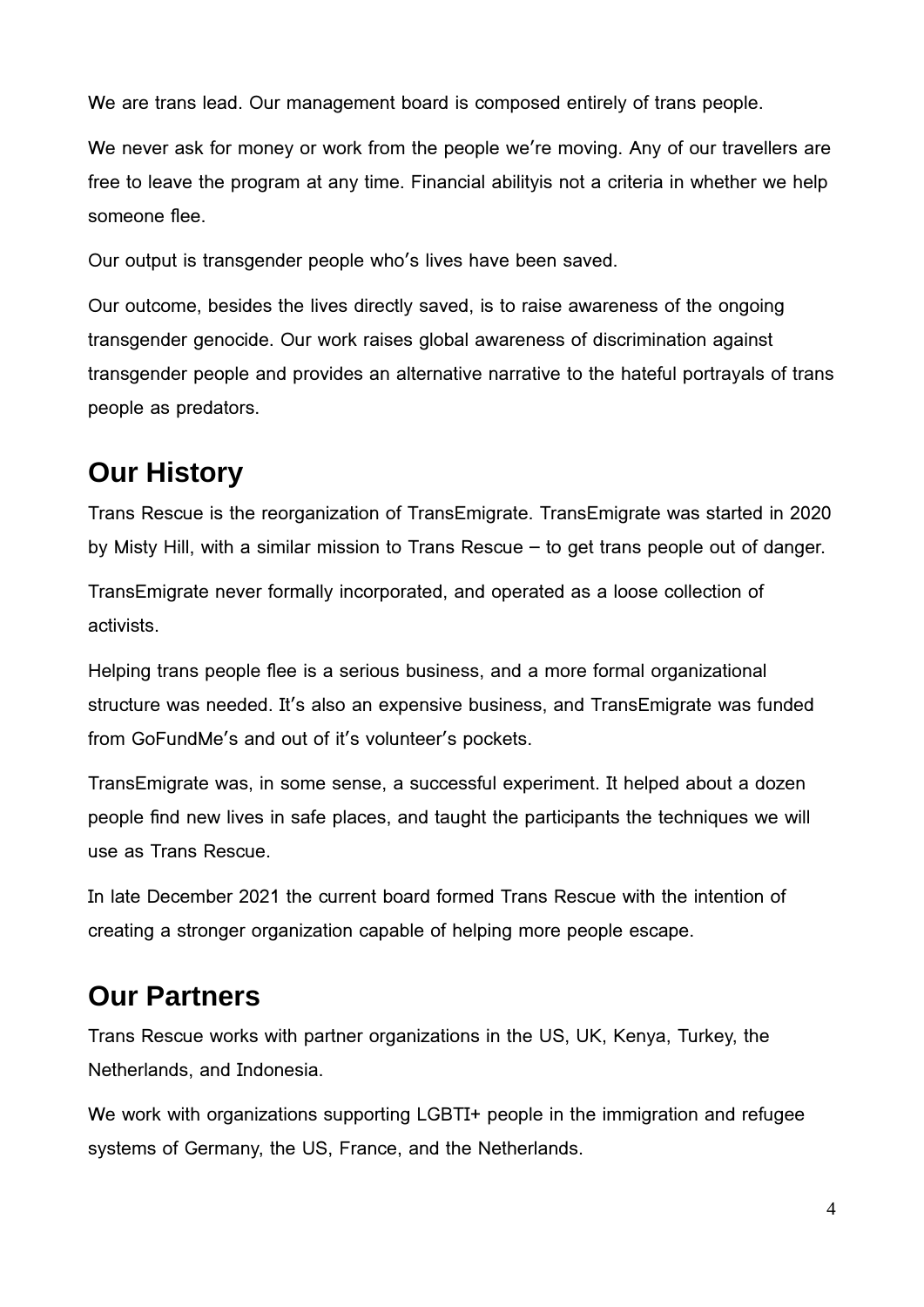We also work with the immigration systems of these countries. We have a good relationship with COA and IND in the Netherlands, and with the immigration authorities in France.

We also work with a group of very brave individuals who operate inside dangerous countries.

And we work with other organizations that do similar work.

## <span id="page-4-0"></span>**Activities**

- We provide advice about relocating. We formulate, with our clients, a plan for them to leave their country, and help them carry that plan out.
- We provide assistance with arranging a visa, often working both in the country of concern and the safe arrival country to obtain a visa. We never move anyone illegally, but rather work within the principles of the 1951 UN Refugee Convention.
- We pay costs associated with visa applications.
- We provide airline and other carrier tickets.
- We sometimes help physically extract people. Our volunteers work in some of the most dangerous countries on Earth, helping trans people leave.
- We may provide short term housing and stipend while a person is in hiding prior to or during transit. We do not provide "maintainence" fkunds unless we are actively trying to move the person.
- In addition, we may perform any legal activity which furthers this goal. We may establish safe houses, arrange local contacts, establish an office, and perform any other action which furthers our goal.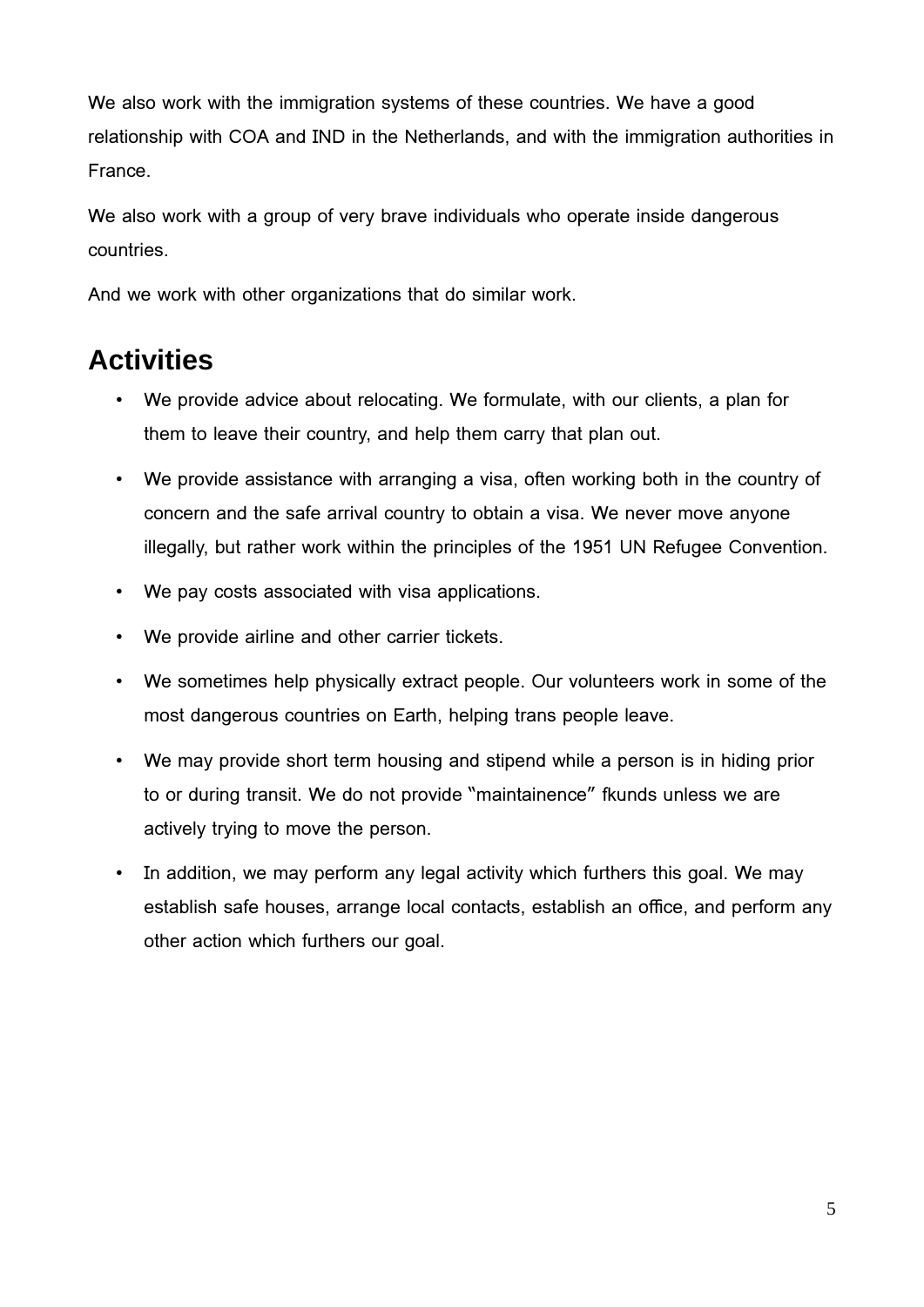# <span id="page-5-1"></span>**Target Group**

Our primary target group is transgender people. We also will occasionally help larger LGBTI+ people. And we may occasionally move cis people in danger because of a relationship with a transgender person – for example, accepting families of trans people, children of trans people, and we have a single traveller who just fits in the 'no one else would help him' category.

But our focus is transgender people.

Our definition of 'transgender' is broad. We move people, we don't decide if they are 'truly' transgender.

# <span id="page-5-0"></span>**Raising Funds**

Our work requires funds, obviously.

We are just getting established, and our current fundraisieng has been limited, as this is written, to a few donations from people in our personal network and a loan from one of our board members.

We expect within a few weeks to start to engage in the normal sort of fundraising any charity might engage in.

We are the follow on to a loosely organized activist group, TransEmigrate.TransEmigrate found some success with pleading for funds on GoFundMe via Twitter and Instagram campaigns.

We intend to be more intentional about operating a normal marketing program.

We will drive traffic to our website with social media outreach, and with content marketing programs.

We will attend physical events (as Corona restrictions allow) and seek funds and engagement.

Our board members will network with identified donor communities and seek donations.

We will have an aggressive public speaking program, raising awareness of trans people's plight, and will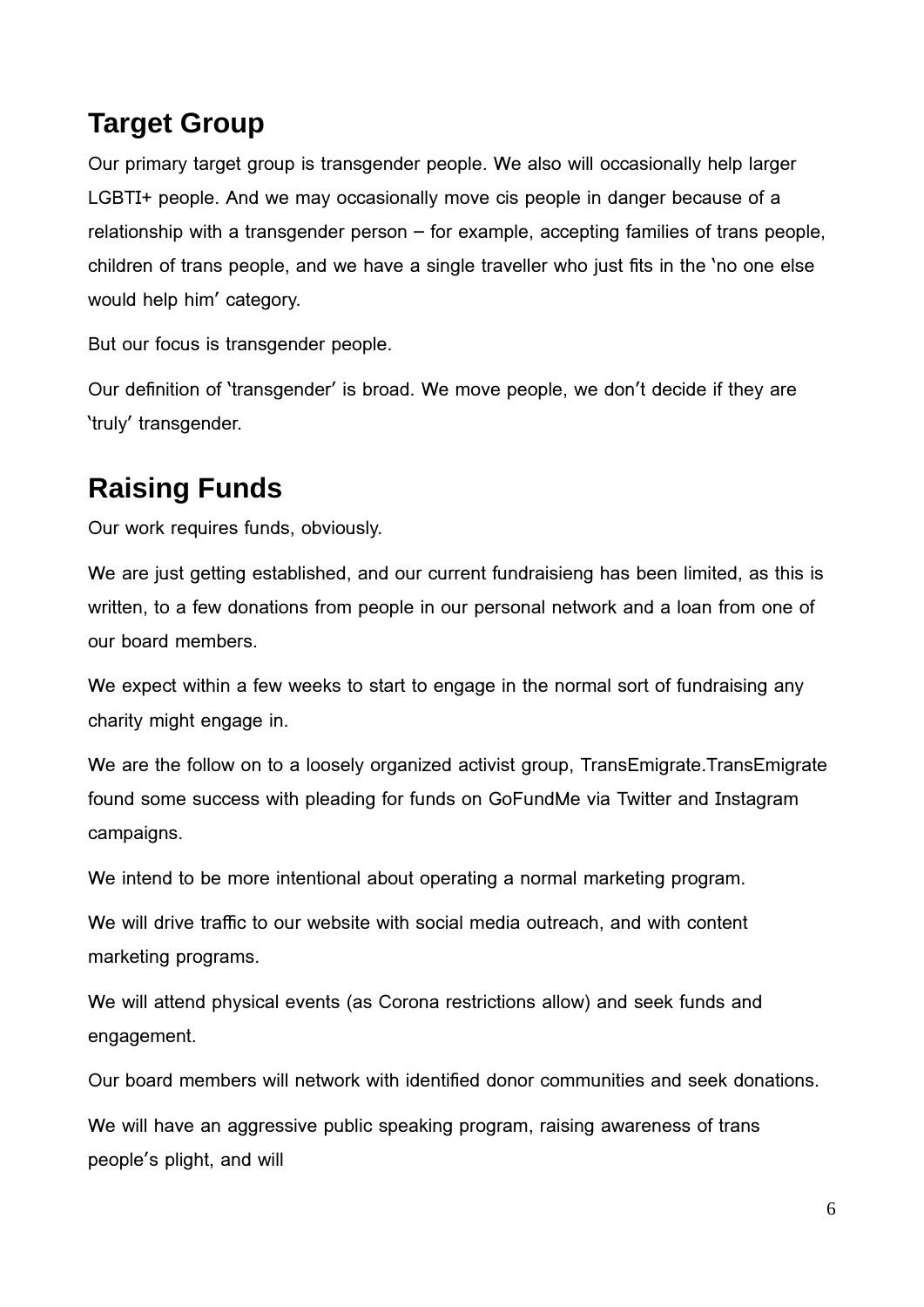We will use all these methods to cultivate a mailing list. The list, rather than the events above, will be our expected main source of revenue. In particular, we hope to draw in supporters who will make larger contributions.

We will seek grants from private and public sources. We are currently particularly interested in pursuing a Google Grant. This grant is in the form of free advertising on Google Adwords. This allows us to not only fundraise, but to reach our client population.

We have already received major in-kind donations. We have the use of an office space, furniture, and computers. We've had in-kind donations of IT labor., drawings (useful for fund raising, and needed, as our passengers are in danger and we can't use images), web and logo design, professional consulting from a psychologist, the same from attorneys and from a psychiatrist.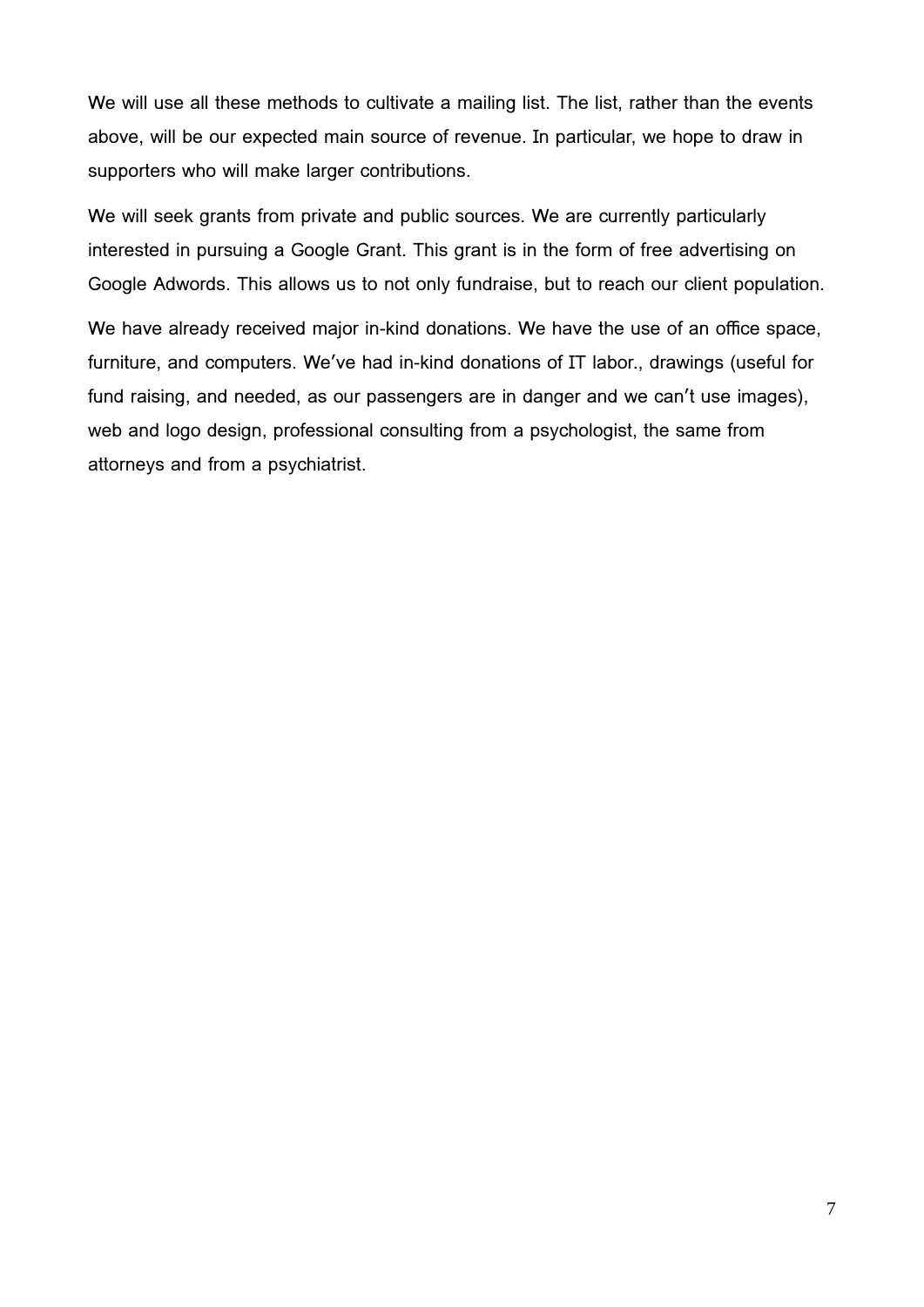#### <span id="page-7-0"></span>**Fund Management**

We will maintain proper accounting, and will retain a professional accountant.

Our accounts will be published on our website.

All donations and other income will be deposited in our Bunq bank account, NL53BUNQ2067331108.

Our work is dangerous. Things go wrong. While an extraction that goes well averages about 2500 EU, we must maintain a generous emergency fund. There are realistic scenarios under which we could be targeted for legal harassment or physical attack by foreign governments.

5% of all income will be placed aside in a savings account for emergencies and long term projects. If this fund exceeds 6 months operating budget, the board will divert the excess to programs and capacity building.

Of the remaining 95%, less than 10% will be spent on fundraising costs. The remainder will be used for programs and capacity building. We currently are operating with low fundraising costs. While we have startup costs in Q1, we expect after this quarter to spend more than 90% on direct program costs.

Realistically, there will always be more people to get out than we can handle. So if we can get more people out by hiring professional fundraisers or purchasing advertising, we will do so. In that case our percent spend on fundraising will increase, but administrative and fundraising costs shall not exceed 30% under any circumstance.

Similarly, our major expense is moving passengers. We will maintain a minimum balance, to be decided by the board. We will take on additional passengers only when they can be accomodated. Our board will set an account 'trip wire'. When the balance goes above this level, we will move another client.

No board member shall receive payment for services to the foundation. Board members may be reimbursed at cost for direct purchases on behalf of the foundation to the same limits established for purchases direct from the foundation's account.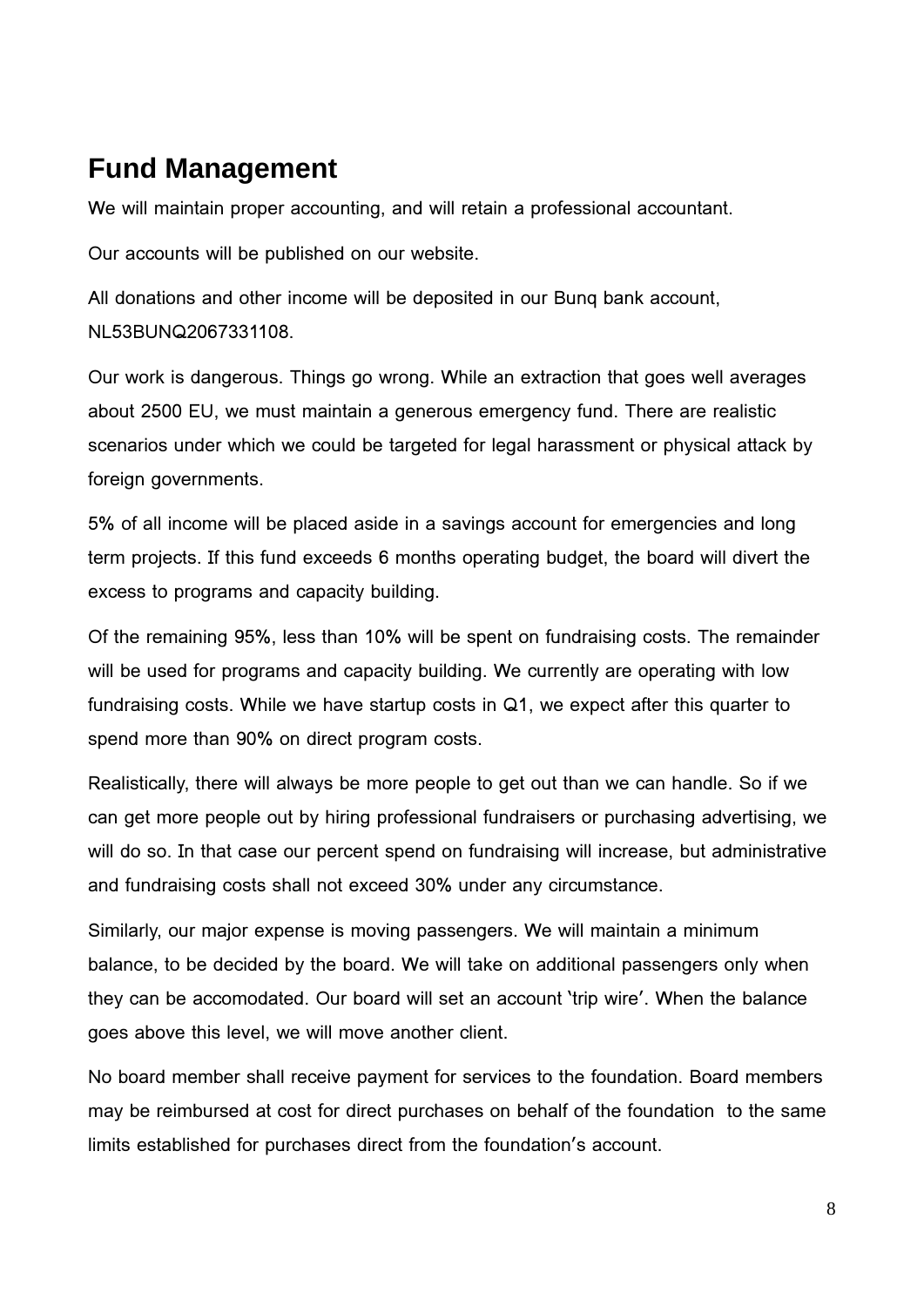Board members have made interest free loans to the foundation for startup expenses. We will liquidate those loans during the first year.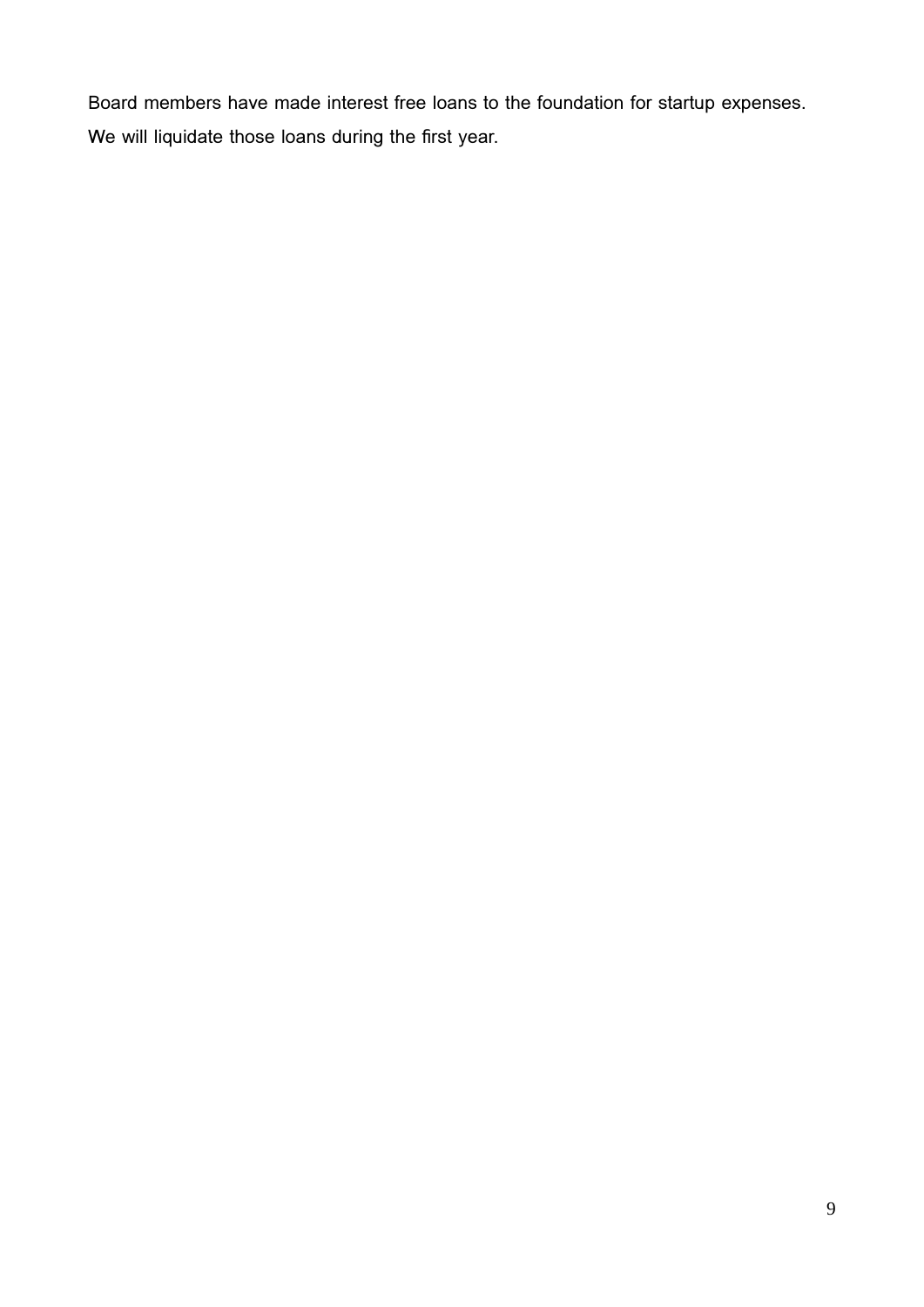# <span id="page-9-3"></span>**Abbreviated Budget, 2022**

#### <span id="page-9-2"></span>**Income**

81000 EU – fundraising goal

#### <span id="page-9-1"></span>**Expenses**

2500 EU – office expenses and  $IT<sup>1</sup>$  $IT<sup>1</sup>$  $IT<sup>1</sup>$ 

- 8100 EU fundraising and publicity, including 3375 for credit card processing
- 4050  $EU to$  savings
- 913 EU one time charge for incorporation related expenses
- 65000 EU Cost to assist 26 transgender people to flee

437 EU – remainder carried over to 2023

#### <span id="page-9-0"></span>**Purchases**

Currently only board members may make purchases. We're a very small organization, as we grow this will be modified.

Any board member may make purchases not to exceed 1000 EU / day.

The board, in it's entirety, may authorize an unlimited purchase.

The board, in it's entirety, may authorize transfers from the savings to the active account.

<span id="page-9-4"></span><sup>1</sup> In-kind donation of office space and computer equipment, but we maintain secure servers to communicate with clients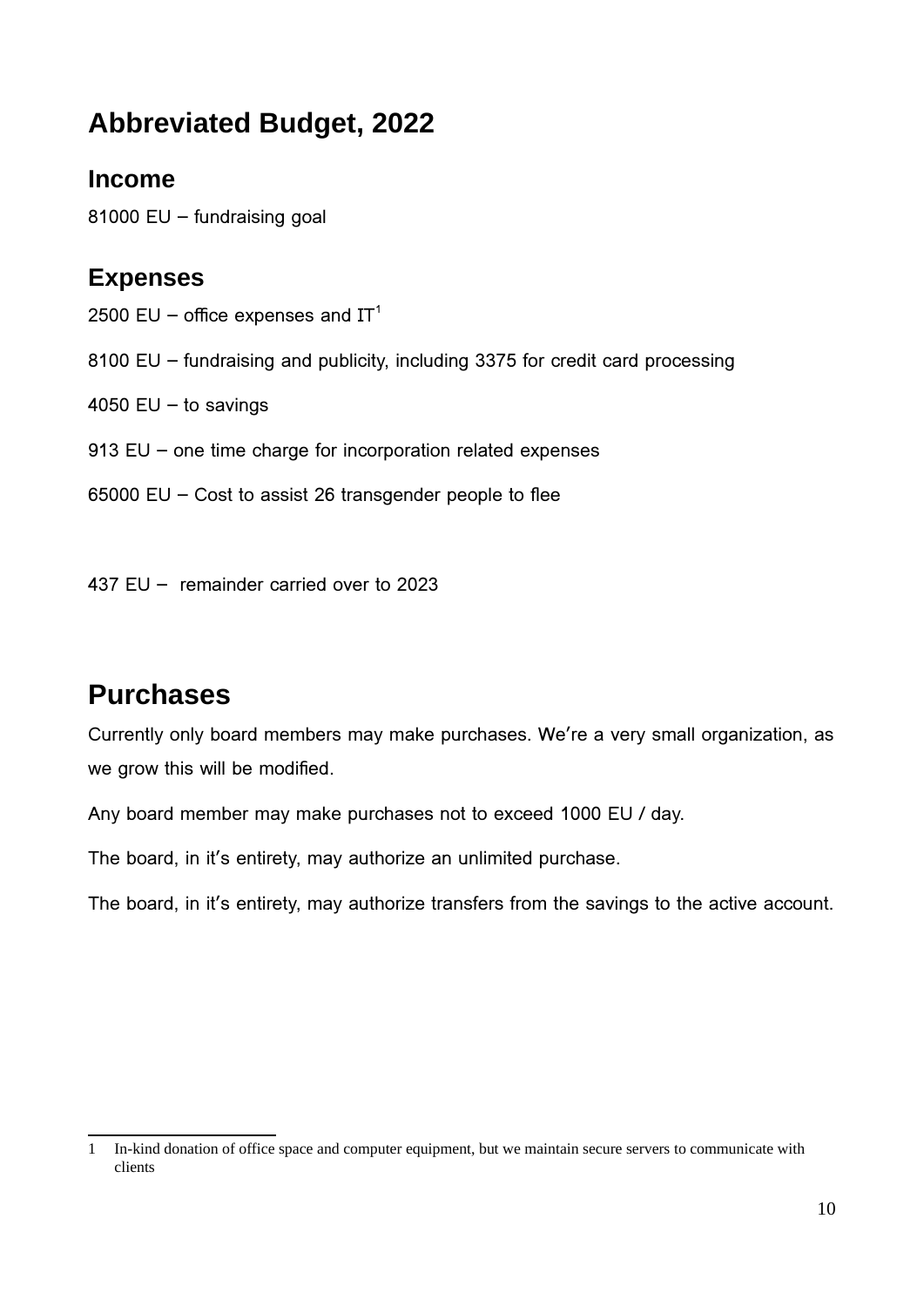# <span id="page-10-1"></span>**Financial Statements**

All values in Euros.

# <span id="page-10-0"></span>**Income and Expense statement**

| December 20, 2021 - February 3, 2022                |         |         |  |  |
|-----------------------------------------------------|---------|---------|--|--|
| Income                                              |         |         |  |  |
| Loan to cover immediate<br>expenses during startup, | 2654.25 |         |  |  |
| Jennifer List                                       |         |         |  |  |
| <b>Donations</b>                                    | 3063    |         |  |  |
| In-kind donations                                   | 1500    |         |  |  |
| total                                               |         | 7217.25 |  |  |
| <b>Expenses</b>                                     |         |         |  |  |
| Program expenses                                    | 1600.44 |         |  |  |
| Capacity expenses                                   | 1053.81 |         |  |  |
| Total                                               |         | 2654.25 |  |  |

Net 3063